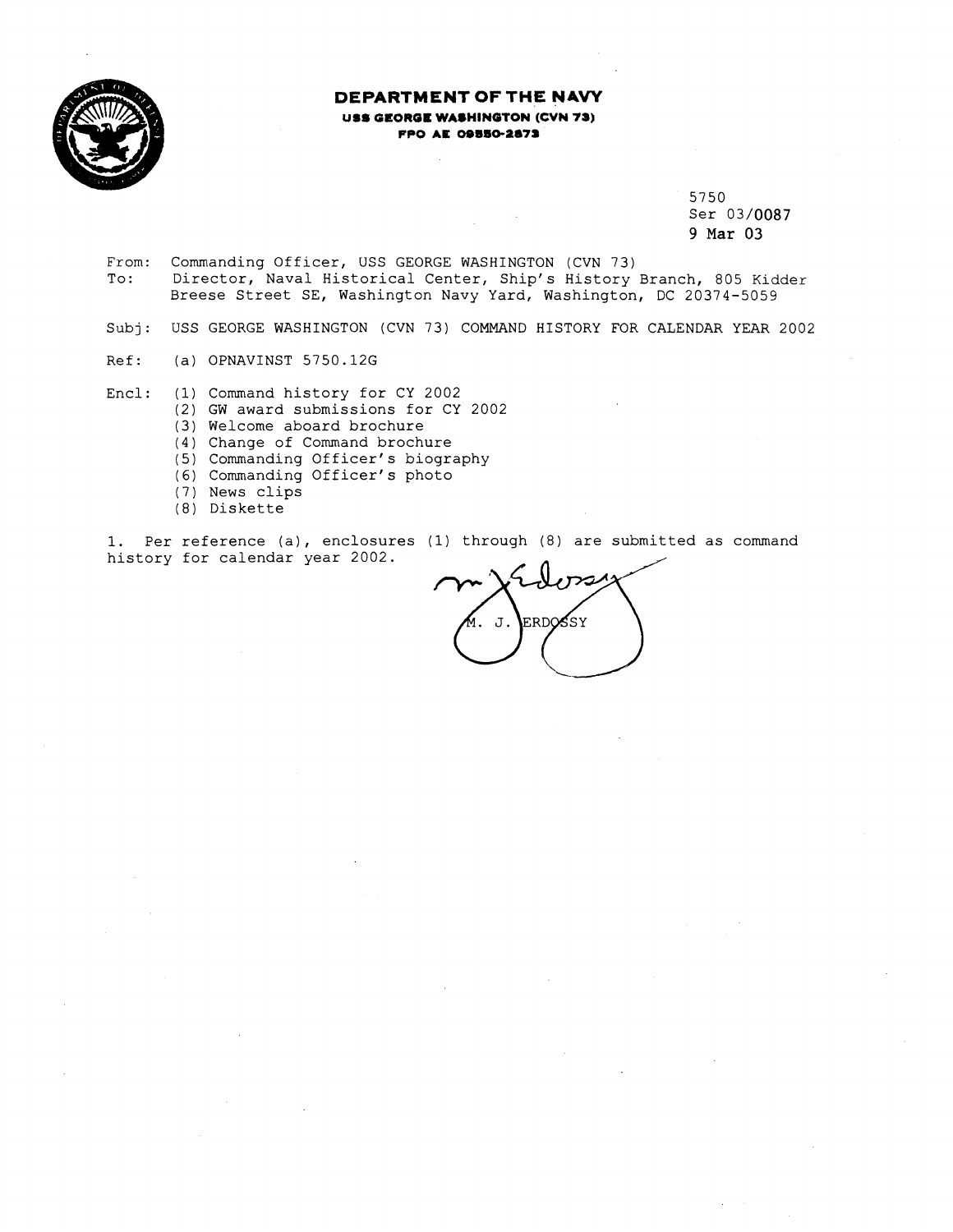# **USS GEORGE WASHINGTON (CVN 73) COMMAND HISTORY 2002 (UIC 21412)**

# **COMMAND COMPOSITION AND ORGANIZATION**

USS GEORGE WASHINGTON (CVN 73), sixth of the NIMITZ class nuclear-powered aircraft carriers, was commissioned on July 4, 1992 at Naval Station Norfolk, Virginia. Homeported in Norfolk, Va., GEORGE WASHINGTON is an asset of Commander, Naval Air Force, U.S. Atlantic Fleet, commanded by Rear Admiral James M. Zortman who assumed command on July 10, 2002. At the start of thls year, GEORGE WASHINGTON was moored at Pier 12s throughout the holiday leave period that ended on January 22.

Captain William J. McCarthy was in command of *GW* at the beginning of the year. Captain Martin J. Erdossy assumed command on April 8, 2002. The ship served as the flagship for Commander, Cruiser Destroyer Group TWO, commanded by Rear Admiral Curtis Kemp until Rear Admiral Joseph A. Sestak relieved him on March 1, 2002.

*Carrier Air Wing* SEVENTEEN, commanded by Captain Rodger Welch, then by Captain Dana R. Potts as of April, 2002, was the ship's main armament. The air wing provides the capability to conduct sustained offensive air operations against land, surface, and subsurface targets, and to defend the battle group in support of assigned missions.

There were about 70 aircraft in *Carrier Air Wing* SEVENTEEN, including: the F-14B Tomcat fighter flown by the Jolly Rogers of VF 103; the F/A-18C Hornet strike fighter flown by the Rampagers of VFA 83, the Blue Blasters of VFA 34 and the Sunliners of VFA 81; the E-2C Hawkeye airborne early warning aircraft flown by the Tigertails of VAW 125; the S-3B Viking sea control aircraft flown by the Diamondcutters of VS 30; the EA-6B Prowler electronic attack aircraft flown by the Scorpions of VAQ 132; the HH-60/SH-60F helicopter flown by the Red Lions of HS 15; and the C-2A Greyhound carrier onboard delivery (COD) aircraft flown by the Rawhides of VRC 40.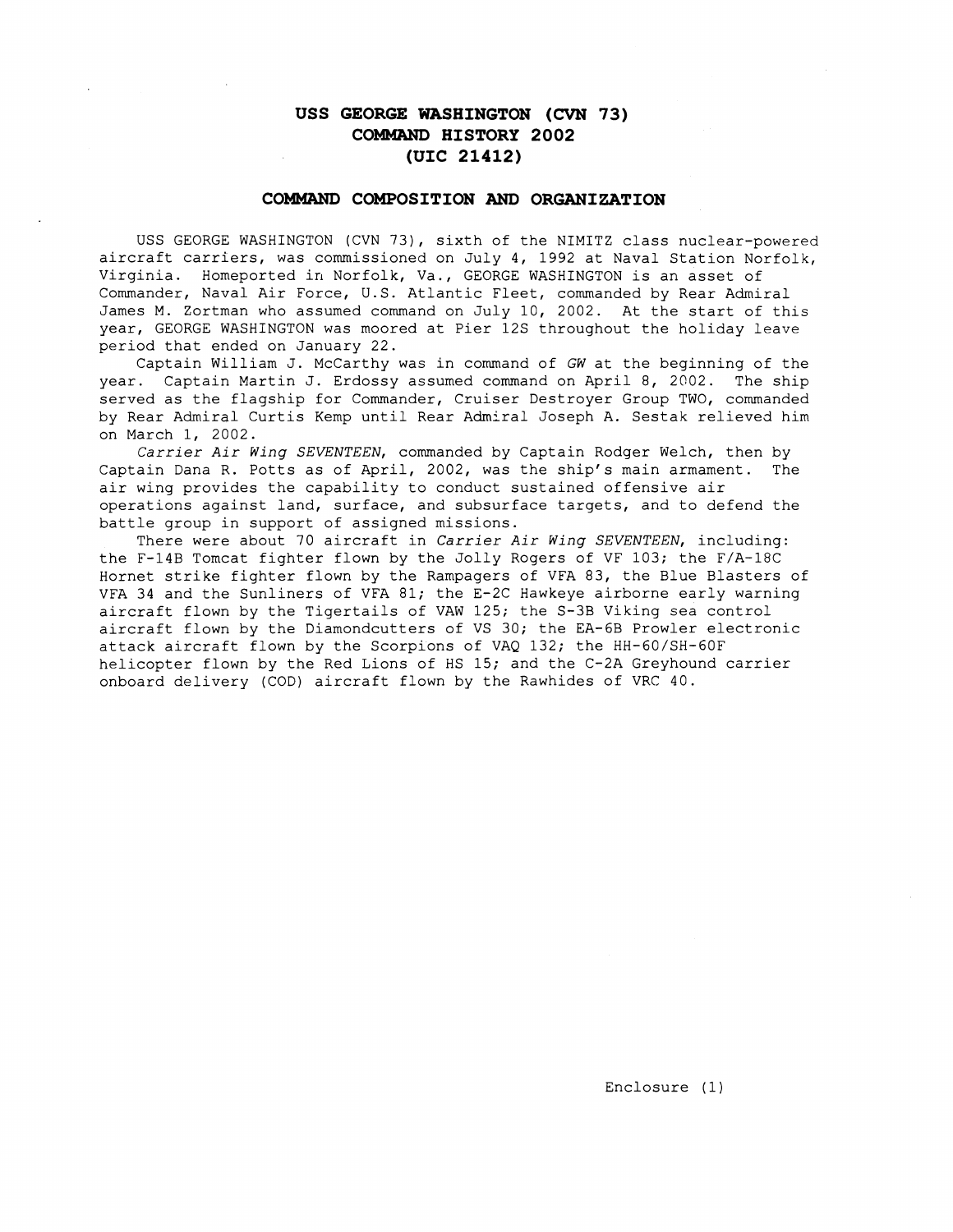

Commanding Officer Commanding Officer Executive Officer Executive Officer Reactor Officer CRMD CRMD Engineering Engineering Air Air Medical Dental AIMD Navigator Navigator Weapons Supply Operations Safety Combat Systems Combat Systems Deck Training Legal Legal Administration Administration

# **USS GEORGE WASHINGTON (CVN 73) LEADERSHIP**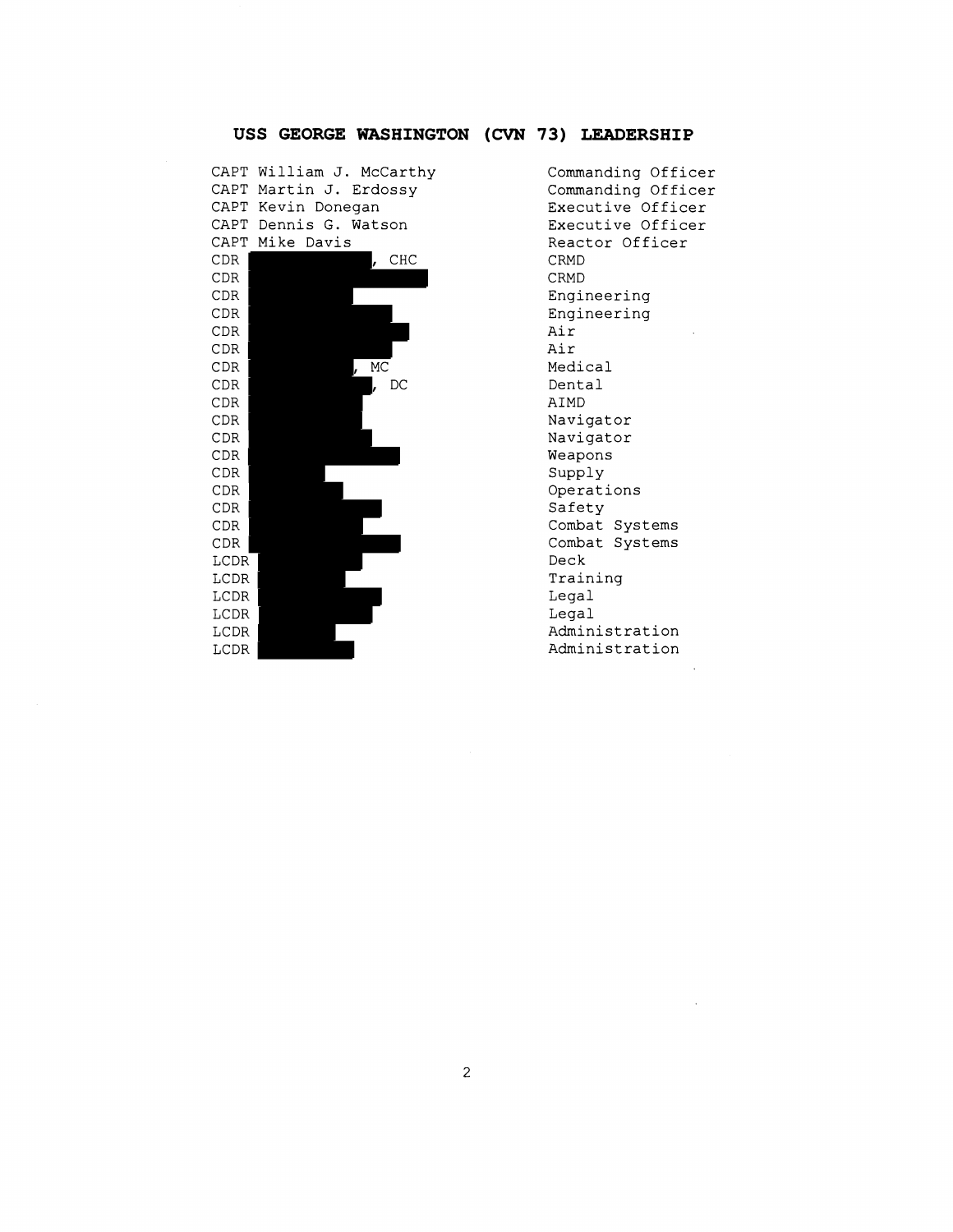### **NARRATIVE**

When 2002 began, **USS** *George Washington* (CVN *73)* was moored at pier 12s at the Norfolk Naval Station. The ship was in the middle of the interdeployment training cycle and approaching intermediate training in preparation for a summer deployment.

On January 25, *George Washington* celebrated its Holiday Party in style when 1,600 Sailors and guests partied at Norfolk's Waterside Marriott Hotel. The event encompassed two ballrooms, and featured dancing, casino games, and prize raffles.

Just days later on January 29, *George Washington* went underway for a week of carrier qualifications for training command and fleet replacement squadron pilots off the Virginia coast.

While still underway on February 3, *GW* hosted a Super Bowl extravaganza in Hangar Bay TWO, complete with five big screen displays, a six-station food court, and a professional stage & light show. The ship also welcomed NFL Guests, Hall of Fame lineman John Hannah of the New England Patriots and standout running back Ickey Woods of Cincinnati Bengals fame as well as the Washington Redskins Cheerleaders. About 1,000 people came to the hangar bay to sit in bleachers, watch the game on a big screen TV, and enjoy popcorn and hot dogs, while cheering for their favorite team. Following the GW Battle Group Sail from February 13-15, the ship returned to Pier 12 North at Norfolk Naval Station on February 15.

On March 1, Rear Adm. Joseph A. Sestak, Jr., assumed command of Cruiser Destroyer Group TWO (CCDG2) and the George Washington Battle Group from Rear Adm. Curtis Kemp.

Also on March 1, *GW* hosted 200 Hampton Roads school children onboard to commemorate the national "Read to Kids, Read Across America" campaign and the birthday of Dr. Seuss. The children were welcomed by the Virginia Education Association Vice President in Hangar Bay TWO, then the Executive Officer and the "Cat-in-the-Hat'' himself made a grand entrance atop an aircraft tow tractor, riding up to the stage to the delighted squeals and applause of the young crowd. The XO and the VEA vice president read Dr. Seuss' "Green Eggs and Ham", and afterwards the children were taken for a ride to the flight deck in an aircraft elevator. At the end of the event, a cake was cut at a birthday party for Dr. Seuss, then the children were grouped with Sailors who read to them while they enjoyed cake and punch.

*GW* next went underway on March 22 for the four-week TSTA 111/FEP/COMPTUEX/ITA period, followed by a three-day port visit to St. Thomas and prior to beginning two weeks of JTFEX.

The first week at sea brought *GW* challenging damage control scenarios of increasing difficulty as GW Sailors worked to earn certification from the Afloat Training Group evaluators. The crew's enthusiasm for meeting challenges was evident in the final grade, when *George Washington* completed the Inter-Deployment Training Cycle Final Examination Period (FEP) with the highest grades, for both the Damage Control Training Team and for overall shipboard readiness, ever received by an Atlantic Fleet CVN. Overall *GW*  achieved 376 out of 400 points for a score of 94%. Additionally, Combat Systems aggressively accomplished all competitive and repetitive exercise requirements: thirteen required competitive exercises were completed with an average score of 98.64 and an unprecedented CVN Final Evaluation Period (FEP) score of 998.

The COMPTUEX portion of the underway began directly after FEP. *GW*  commenced use of the Vieques ranges in Puerto Rico on April 1. In accordance with presidential directives, all training on Vieques utilized inert (non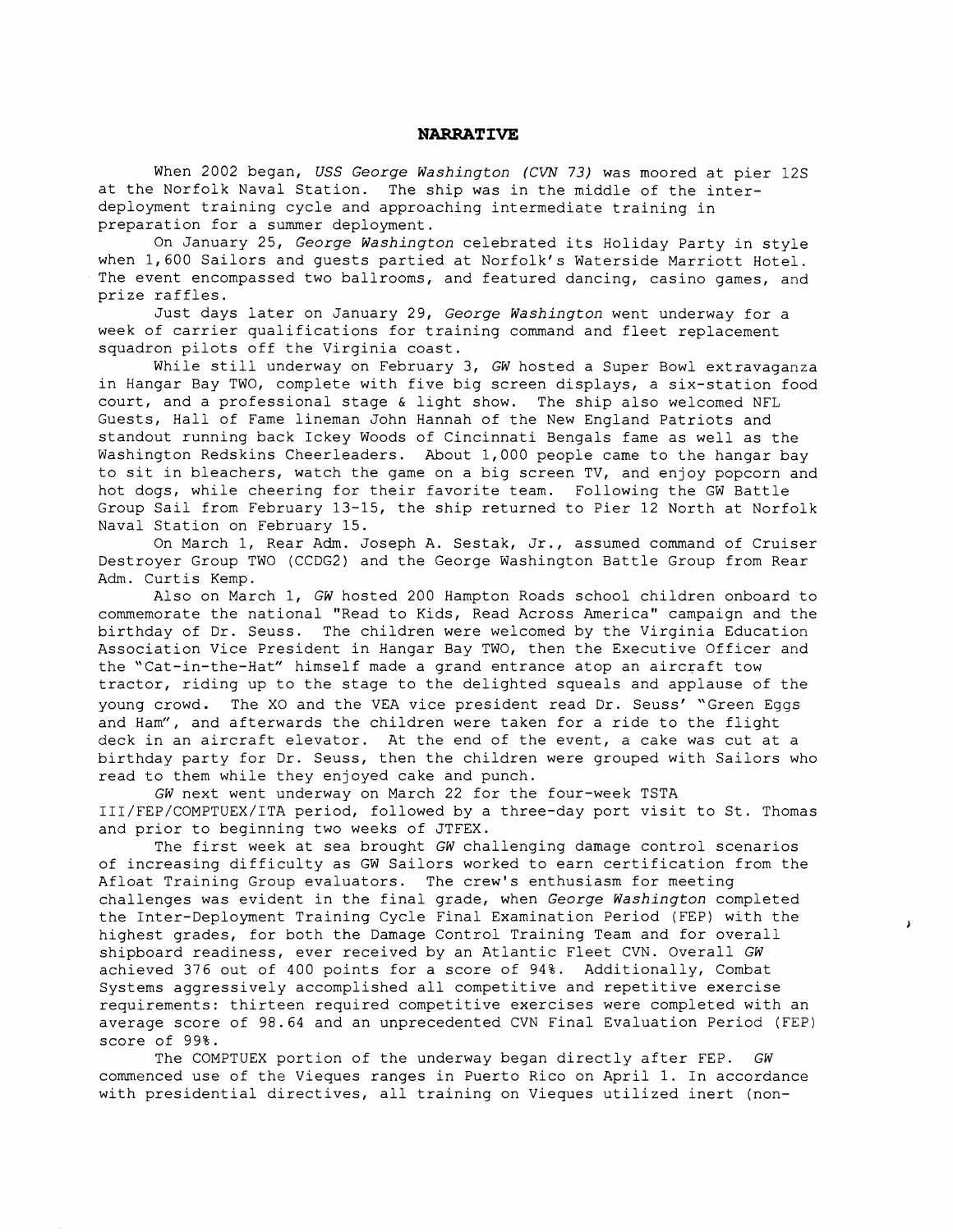explosive) ordnance. The GW/CVW-17 team flew an average of 110-120 sorties a day during the exercise, practicing many of the warfighting techniques that would be needed in combat operations during the upcoming deployment. On 03 April, the firecontrolmen of CS7 Division successfully detected and engaged two BQM drone-training missiles with the NATO Seasparrow Missile System (NSSMS). The first drone was destroyed at approximately 3.89 nautical miles and the second at approximately 2.68 nautical miles. This is the first time a CVN successfully engaged two simultaneous targets.

On April 8, Capt. Martin J. Erdossy I11 relieved Capt. William J. McCarthy as GW's Commanding Officer. On April 18, Team 92 (CVN 73 + CVW 17 + CCDG2) received its Blue Water Certification. Approximately 180 hours a day of continuous flight operations capped off a successful exercise. From April 22-25 Team 92 made a port visit to St. Thomas, U.S. Virgin Islands. The final exercise of the interdeployment training cycle began following the port visit on April 25, when GW departed from St. Thomas and headed into Joint Task Force Exercise 02-02.

Under the auspices of the Commander, Second Fleet, GW/CVW 17 and the George Washington Battle Group worked through a combat exercise in the waters off the Virginia and North Carolina coasts. The scenario escalated into the typical operations the battle group could potentially encounter during deployment, culminating in an amphibious assault on the beaches of North Carolina. This was the "graduation exercise" for the battle group. After hosting Senator Martha Bark (R-NJ) on May 3-4, GW returned to Norfolk on May 7, ready to deploy.

Thursday, June  $20^{th}$  arrived bright and warm, and it was time to say goodbye to families and friends, cast off the mooring lines and, to the tune of "I'll be home for Christmas" blaring over the lMC, head off on a six-month deployment to the Mediterranean Sea and Arabian Gulf.

CVW 17 aircraft conducted carrier qualifications in the Virginia Capes Operating Area until June 23. On day two the ship successfully detected and engaged with the NSSMS a single drone missile off the coast of the United States during final work-ups before beginning Trans-Atlantic crossing. GW passed the Azores on June 27-28. On the 28<sup>th</sup> CVW 17 F/A-18s conducted a live missile shoot to the delight of the Portuguese DVs who were embarked for the day and observed the shoot, including Major General Jorge Manuel Antunes de Andrade, Commander of Headquarters Air Zone of the Azores (HAAZ).

GW transited the Strait of Gibraltar on July 1. Two weeks after departing Norfolk, GW arrived in Souda Bay, Crete, Greece on July 4 for four days of rest and preparation for the next five-and-a-half months. On the first day the crew was treated to a combination  $10^{th}$  Anniversary and  $4^{th}$  of July party on the pier to celebrate the Nation's birth and GW's commissioning 10 years ago. GW's Supply Department went all out by headlining performances by the Washington Redskins Cheerleaders, musical entertainment, and other performers. On July 5 Ambassador Tom Miller, U.S. Ambassador to Greece, toured the ship and had lunch with Rear Adm. Sestak, Capt. Erdossy, Capt. Potts and Capt. Roncolato.

After leaving Souda Bay on July 8, GW headed for the Suez Canal. On the way the ship was visited by Ambassador Robert Bell, Assistant Secretary General for Defense Support, NATO, on July 9, then by Vice Adm. Scott Fry, Commander, U.S. Sixth Fleet, on July 11. GW completed the 15-hour Suez transit on July 12 and chopped into the U.S. Fifth Fleet on July 13. After a few days of cruising through the Red Sea, the ship sailed into the Arabian Sea toward the war on terrorism.

On July 17 a French war ship stopped a fast boat moving through the North Arabian Sea and detained two suspected a1 Qaeda members. They were transferred to the brig aboard George Washington on July 18 for holding and initial questioning. Since September, coalition warships have boarded more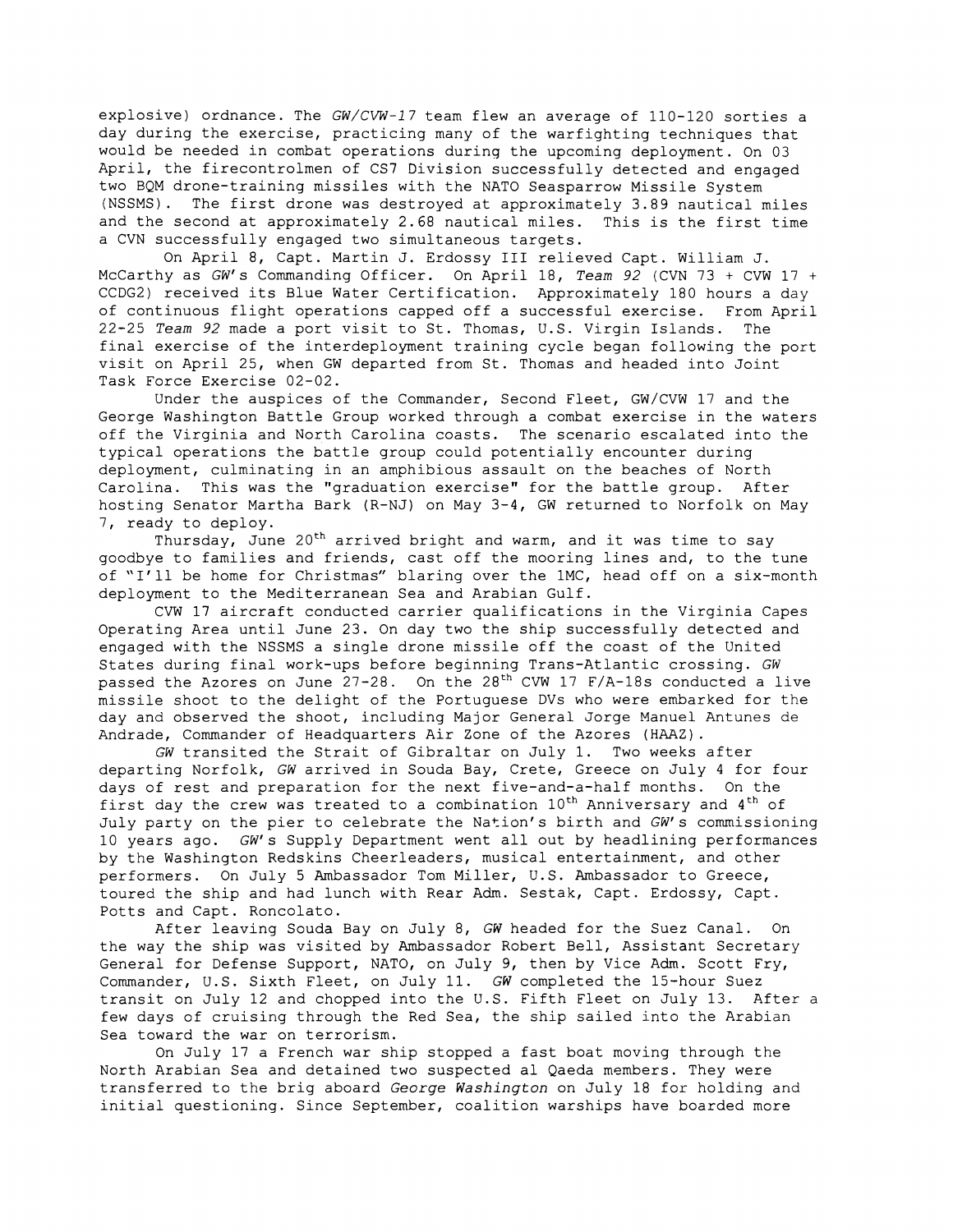than 180 ships and questioned operators of more than 15,000 vessels as part of an effort to ensure they are not carrying fleeing a1 Qaeda members. It was not until this week, however, that anyone was detained.

Turnover with USS *John* F. **Kennedy** (C'J 67) took place on July 19 in the Arabian Gulf and *GW* took over the duties as the ready carrier in the 5<sup>th</sup> Fleet Operating Area. *George Washington* and CVW-17 arrived on station ready to conduct sustained combat operations in the skies over Afghanistan and in the Arabian Sea, and on July 23 began flying in support of Operation ENDURING FREEDOM. While the flight schedule was nearly non-stop, the battle group joined the UN coalition's efforts to search for suspicious ship traffic and keep an eye out for escaping Taliban and al-Qaeda operatives.

It wasn't long before the first combat operations of the deployment were conducted. On July 27, U.S. Special forces on the ground in Afghanistan were caught in a firefight with a compound of suspected Taliban and al-Qaeda supporters. This well-entrenched force was determined and heavily armed and, had it not been for the close air support of two F-14 *Tomcats* assigned to VF-103 and four F/A-18 *Hornets* assigned to VFA-81 and VFA-83, U.S. ground forces may have suffered serious casualties. On a moment's notice the CVW 17 aircraft, directed by ground forces, engaged the compound and, using 20 mm cannon fire and 500-pound bombs, destroyed the compound and neutralized the enemy. The action highlights a major reason *GW* sustained presence in theater - to protect troops through long-range power projection from the air. In the end CVW 17 aircraft flew 925 sorties and completed 4378.7 flight hours during OEF.

The month of August was filled with a variety of DV embarks. Visits began with the Chief of Naval Personnel, Vice Adm. Norb Ryan, on the  $5<sup>th</sup>$ , followed by Commodore James Fanshawe, Deputy Coalition Joint Force Maritime Component Commander (DCJFMCC) on the 10<sup>th</sup> and Vice Adm. Timothy Keating, U.S. Navy Central Command on the  $17<sup>th</sup>$ . On August 23, Rear Adm. Kouji Katoh, Commander, Escort Flotilla FOUR, Japanese Navy, embarked *GW,* and Rear Adm. Richard Porterfield, Director of Naval Intelligence embarked as well.

On August 28, GW began a four-day port visit in Jebel Ali in Dubai, United Arab Emirates. As the ship moored to the pier, the First Navy Jack emblazoned with the motto "DON'T TREAD ON ME" was raised during'a small flight deck ceremony. The Navy had ordered all ships to fly the First Navy Jack during the war on terrorism as an historic reminder of the nation's and Navy's origin and will to persevere and triumph.

This port visit also provided an opportunity to conduct an intensive five-day maintenance availability with Ship Repair Unit (SRU), Bahrain. This availability focused on critical repairs to the ship's incinerator, ventilation cooling coils, and elevator equipment as well as offered a superb time to complete hull painting and flight deck cleaning.

Getting underway from Jebel Ali on September 1, *GW* sailed into Operation SOUTHERN WATCH to enforce the southern no-fly zone over Iraq. This marked the first time in a year that aircraft launched from a U.S. Navy aircraft carrier would operate in conjunction with coalition aircraft to patrol the skies over Iraq, and respond to Iraqi aggression in the southern no-fly zone by launching air strikes against military facilities. The first response option strike against Iraq by CVW 17 aircraft occurred on September 9. Continued Iraqi violations of UN sanctions and the no-fly zone, as well as attacks on coalition aircraft, led to additional strikes through mid-September. In all, *Team* 92 executed five Operation SOUTHERN WATCH response options, expertly expending 4 GBU-12's, 4 GBU-16's and 12 MK83 JDAM's.

A poignant reminder to the men and women of *GW* of why we are engaged in the war against terrorism was expressed during a memorial service to honor the victims of September 11, 2001. The service was held on board *GW* as the ship remained on station in the Arabian Sea on the year anniversary of the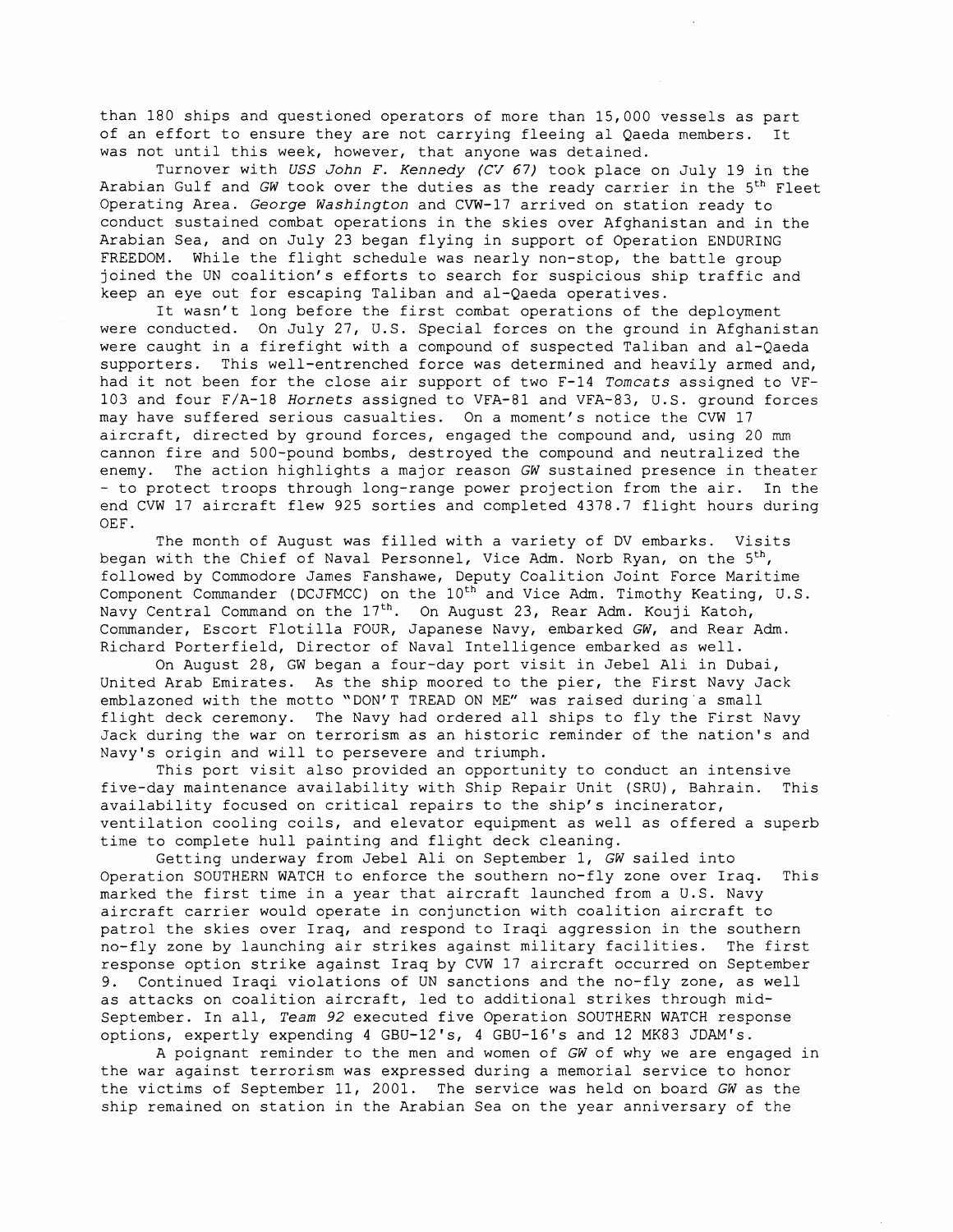attacks against America. It was fitting also that on September 11, 2002, GW passed the torch to USS Abraham **Lincoln,** having now coming full circle since standing watch off the coast of New York City on September 12, 2001, then a year later bringing the fight to the terrorists in the Arabian Sea.

As a contrast to the somber events of the day before, September 12 offered an opportunity for the crew to escape the daily routine as the Supply Department again planned an unforgettable day of sun, fun, food and games at GW's Steel Beach picnic. GW's own "Benny the Roach" performed a variety of tunes while those in the competitive mode turned to the various sports competitions held on the flight deck. An abundance of hot dogs, burgers, sodas and other treats were provided to keep the Sailors well fed and well quenched in the hot Arabian sun.

Following the Suez Canal transit on September 16 GW found itself once again in the Mediterranean waters under the U.S. Sixth Fleet area of operation.

A joint task force exercise with the Royal Moroccan Navy and Air Force commenced on September 23. Exercise Med Shark involved maneuvering, flashing light and air-tracking exercises. The air events involved virtually all CVW 17 aircraft and up to 12 Moroccan fighters a day. Simulated dogfights, ground-hugging runs at 500 knots, a mock attack on a Moroccan air base and simulated attacks on the carrier put the air wing and GW's Combat Direction Center to the test.

A week after Med Shark GW was once again in the Atlantic, this time so the crew can enjoy a port visit to Lisbon, Portugal. On September 30 a reception was hosted onboard the ship by Rear Adm. Sestak and Capt. Erdossy and was attended by approximately 200 guests. On October 2 a concert featuring the multi-platinum band "3 Doors Down", the Portuguese band "Jaguar" and "Benny the Roach" rocked GW and promised to be a cruise highlight that Sailors and guests won't soon forget.

Too soon it was back to sea and into Exercise Destined Glory which began on October 7. The largest amphibious exercise in Mediterranean history, it involved over 8,000 personnel from 12 NATO nations including 61 ships and 100 aircraft simulating attacks on ships, air-to-air combat and air-to-ground attacks with live bombs on a range in southern Sardinia, Italy. The exercise challenged alliance command and control structures in a contingency where NATO has to force an aggressor to relinquish the captured territory of a smaller, weaker nation.

Soon enough a port visit to Naples, Italy followed on October 17. Although the first liberty day went smoothly, high seas on the second day proved challenging and liberty was suspended for most of the day. Liberty boating opportunities were hit or miss during the rest of the port visit, but the sea states began to improve over the course of the visit. On October 20, CVW 17 sent a detachment to Pula, Croatia to begin a training exercise with the Croatian Air Force. This cooperative effort between the U.S. and Croatia resulted in a visit at sea by the Croatian Deputy Minister of Defense and the Assistant Chief of the General Staff for the Croatian Air Force on the 24th. Other DV visits followed, with Italian Transportation officials and Rome Air Traffic Controllers visiting on the 25<sup>th</sup>, and the CHOD of Slovene Armed Forces visiting on the  $27<sup>th</sup>$ , just one day prior to GW's port visit to Koper, Slovenia.

The visit to Koper reminded most visitors that Fall was definitely in the air. Cooler temperatures also reminded GW Sailors that homecoming wasn't so far away anymore. The ship arrived on October 28 and immediately set up for a reception hosted by Rear Adm. Sestak and Capt. Erdossy that evening for approximately 200 guests and almost as many GW officers and chief petty officers. The four-day port visit ended too soon though, and on November 1 the ship headed back out to sea.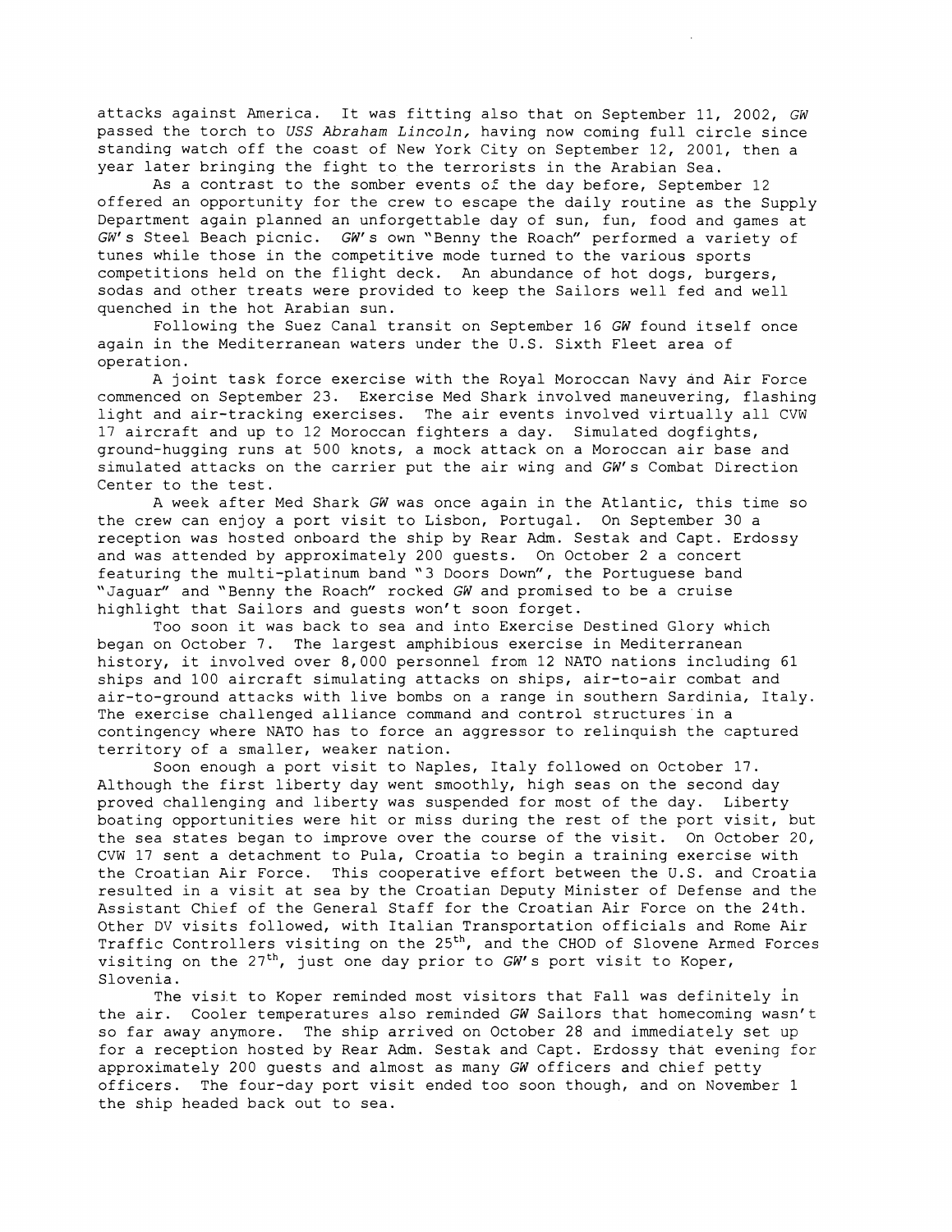Just as the ship was nearing deployment's end and plans for homecoming events were being discussed, the unexpected happened. On November 3, during a nighttime bombing run over the Aegean Sea, 85 miles north of Bari, Italy, a VFA-34 F/A-18 was declared missing after communications were lost with its pilot, LCDR Robert Edward "Plumber" Clukey. A 24-hour extensive search of the area conducted by CVW-17 search and rescue fixed-wing, propeller and rotordriven aircraft along with ships and aircraft from the GWBG was conducted immediately. USS Normandy (CG 60), with its embarked helicopter, also joined in the search. After searching the area for over 24 hours, the search was suspended on November 4 and the missing pilot is declared lost at sea, presumed dead. On November 9 a memorial service was held on board *USS George Washington,* nearly over-filling the hangar bay with Sailors wishing to pay their respects. LCDR Clukey was an experienced naval aviator, having completed over 20 combat missions over Southern Iraq and Afghanistan in support of Operations SOUTHERN WATCH and ENDURING FREEDOM. He was awarded his second Strike/Flight Award in September 2002.

On November 5, President Alfred Moisiu of Albania and his official party embarked *GW.* The following day MGen Istvan Talla, Deputy Commander, CAOC5, of the Hungarian Air Force embarked. By the end of November *GW* was back in Souda Bay for its last port visit of the deployment. Eight days in Souda Bay provided an opportunity to paint the ship and allowed Sailors to make those last-minute holiday purchases before returning home. On November 30, the day *GW* pulled into port, Adm. Fallon, VCNO, flew aboard via helo for a brief visit prior to the ship mooring. Later that morning Congressman David Hobson led a Congressional Delegation visit to *GW* for lunch with constituents and a tour of the ship. Ambassador Tom Miller, U.S. Ambassador to Greece followed up with a second visit to *GW.* 

The prolonged port visit proved to be just what the crew needed to relax and regroup before the big homecoming. Almost a week after leaving Souda Bay, *GW* went through the Strait of Gibraltar and cruised into the Atlantic Ocean. Then on December 13, *USS HARRY* S. *TRUMAN* provided 97,000 tons of relief, and on December 16 *GW* in-chopped to COMSECONDFLT. Homecoming was just around the corner.

Heading for home didn't mean the end of hard work and challenges - far from it. On Dec. 14, the ship, and especially Reactor Department, successfully completed the Operational Reactor Safeguards Examination, or ORSE, a critical series of evolutions that tested the ship's ability to operate its reactors safely. This inspection was the capstone on a year of diligent training and continuous material improvement. Now, the focus could shift to homecoming.

In keeping with the spirit of the upcoming holiday, "Santa Claus" helped launch aircraft from the flight deck when CVW 17 flew off on December 19. Later that day, Jon Wood and Ed Wood of Wood Brothers Racing, Wayne Geoffrey of Ford Motor Company, and Jeff Kryjak of Navy Auto Source embarked *GW* to conduct the "Back in Black" car and truck drawing that evening. Two lucky Sailors would leave the ship the next day as proud owners of one these two vehicles.

The ship fought through heavy seas and a major weather system as it crossed the Atlantic. Mother Nature welcomed *GW* back to Norfolk with heavy rains on Dec. 20, but that did not deter the crowds that descended upon Pier 14 South.

Finally, the morning Sailors and families had waited six months for arrived. Six months earlier, the ship left in support of the fight against terrorism in two theaters of the world. Now, after a job well done, the crew's excitement continued to build as the ship made the slow march up the channel Norfolk Naval Station - home at last.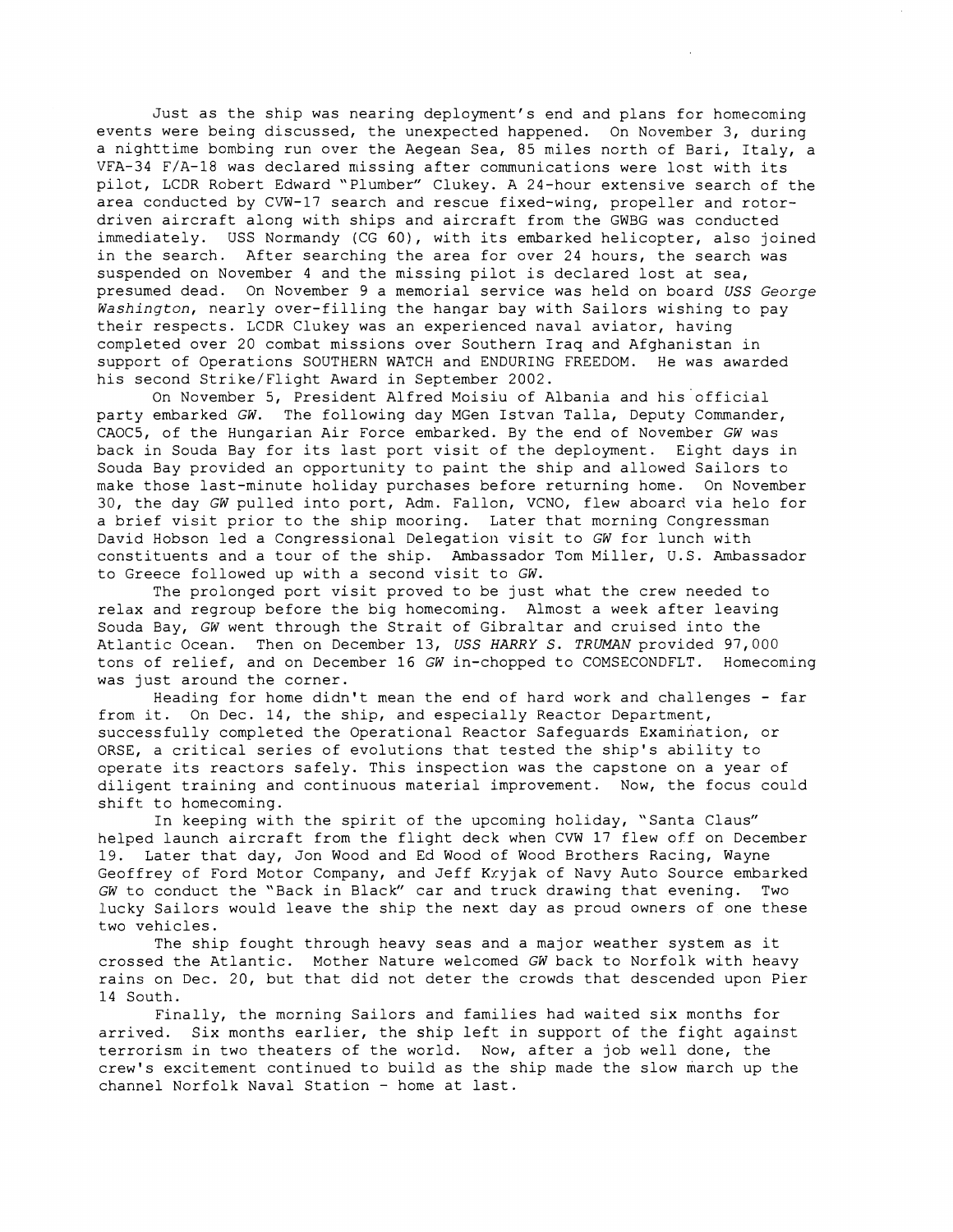A spontaneous cheer went up throughout the ship when the announcement, "Moored, shift colors!" was passed on the 1MC. On the pier, the familiar tune, "1'11 be home for Christmas," sang out over the assembled masses of family and friends. GW was home.

2002 highlights:

- Won the Deck Department "Crossed White Anchors with Black D" Excellence award for FY2002

- AIRLANT awarded Medical its fourth consecutive Blue "M" for readiness

- Awarded Navy Environmental Health Center Gold Star Award for Command Excellence in Health Promotion

- Earned a grade of Outstanding during the May 2002 Supply Management Inspection, capturing a second Blue "E" for logistics excellence.

- Safely navigated a total of 65,330 miles including 22 restricted water passages.

- 14,431 mishap-free launch and recoveries, 42,798 aircraft moves, 316 mishap-free crash and salvage responses.

- A total of nine-and-a-half tons of precision-guided ordnance was delivered "on target" during Operations SOUTHERN WATCH and ENDURING FREEDOM, with eight tons deposited on Iraq.

- First aircraft carrier to deploy with the latest in electronic navigation, the NAVSSI system, that is to eventually fulfill the CNO's vision for decreasing manpower and enhancing situational awareness for the  $21^{st}$ Century.

- Fired a record number of RIM-7 missiles, five using the NSSMS.

- First aircraft carrier to successfully engage and destroy a dual BQMs stream.

- On-loaded 1,313.49 tons of ordnance.

- Combat missions conducted: **1095;** Operation ENDURING FREEDOM: 925, Operation SIOUTHERN WATCH: **170** 

- Achieved unprecedented reliability and operational readiness of the Close-in-Weapon System (CIWS), successfully completing a total of 17 PAC fires using all 4 CIWS onboard for a total of over 25,000 rounds.

- Qualified approximately 3100 personnel for armed watches.

- First to deploy with the Precision Targeting Workstation and the JSPIS-N Concentrator Architecture as integral instruments of BATGRU strike operations.

- Chosen by the Navy's Task Force Web to serve as a testing ground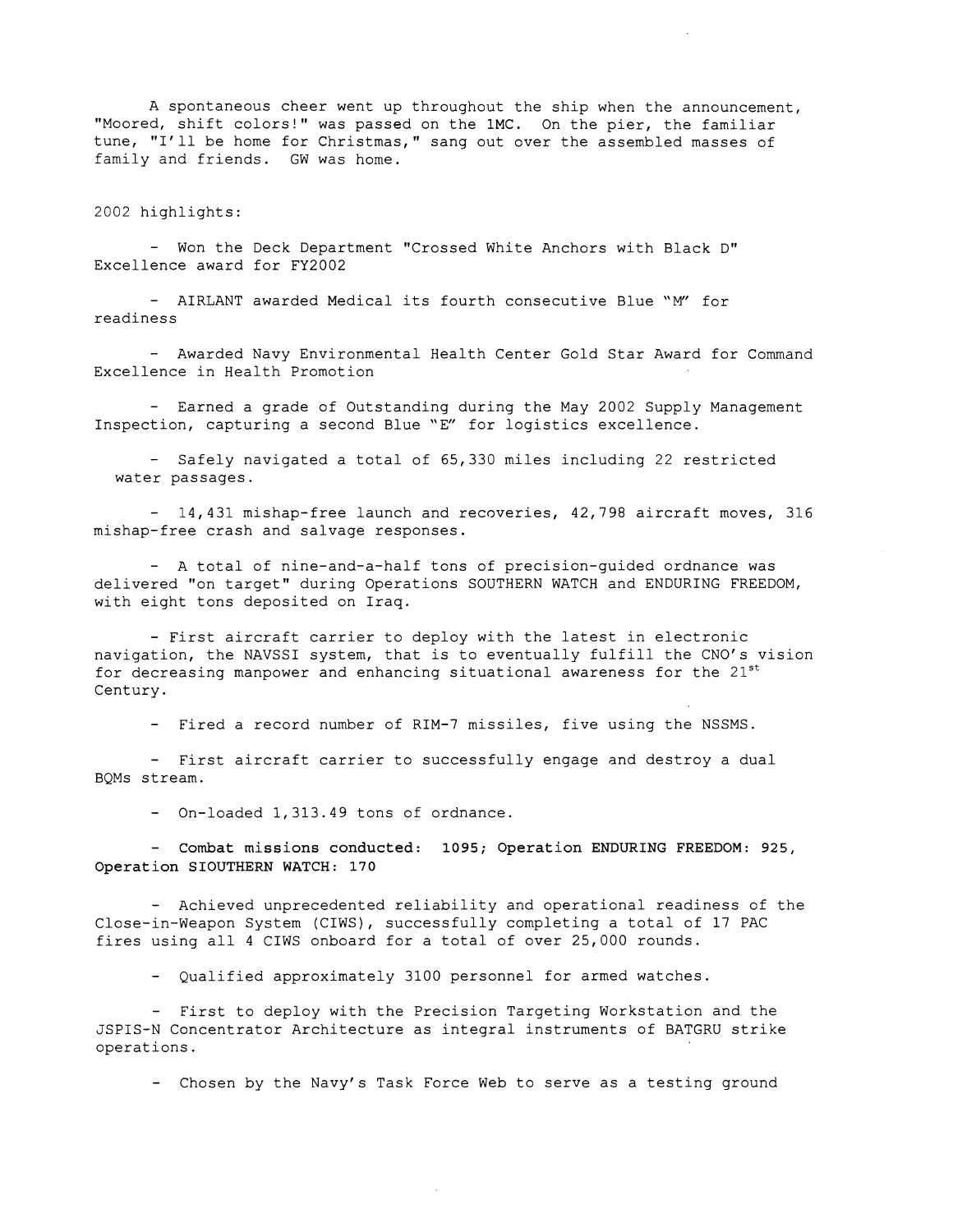where sailors using the Web portal, that will connect ships at sea to the Navy-Marine Corps Intranet, can run applications from their PCs that link to ashore systems.

- First carrier battle group in a year to conduct combat missions in support of Operation SOUTHERN WATCH.

- Met or exceeded all 17 COMNAVAIRLANT logistics pulse-points for an unprecedented six consecutive months during deployment.

- Completed a total of 46 underway replenishments.

- Ship's Morale, Welfare and Recreation coordinated over 9,600 tours for the crew during the ship's 2002 deployment, and raised over \$3,000 for Navy & Marine Corps Relief through their "Back in Black" truck and car raffle.

- Qualifications: 1,207 propulsion watch station qualifications earned; 13 Command Duty Officers (CDO) Underway; six Officers Of the Deck (OOD) Underway; three Surface Warfare Officers (SWO); five Tactical Action Officers (TAO); two Naval Aviation Supply Officers (NASO); two Surface Warfare Supply Corps Officers (SWSCOs); 13 Surface Warfare Medical Department Officers (SWMDO); and 760 Enlisted Air Warfare Specialists (EAWS) and 1,866 Enlisted Surface Warfare Specialists (ESWS).

- GEORGE WASHINGTON'S Anti-Terrorism and Force Protection forces developed and implemented tactics, techniques and procedures to safely execute overseas port visits in an increasingly uncertain environment. Some significant highlights included:

\* Executed COMCRUDESGRUTWO and COMSECONDFLT Anti-Terrorism Exercises (ATEXes) to test ship training and responses in a variety of terrorist attack situations.

\* Developed and executed ten choke-point force protection Transit Plans. GW Transit Force Protection Plans were adopted as the primary basis for GEORGE WASHINGTON 'Battle Group choke-point transit tactics.

\* Developed and executed robust Inport Security Plans for 6 multi-day port visits.

\* Developed and executed special event plans for a Fourth of July celebration on the pier in Souda Bay Greece; a formal reception, and a major flight deck concert by the rock group "Three Doors Down" in Lisbon, Portugal; a formal reception in Koper, Slovenia, and a community relations project.<br>\* First CVN since September 11, 2001 authorized to conduct a port visit

in Jebel Ali, UAE and extending into Dubai. Also first to visit Naples, Italy, since making a port call in November 2000, prior to the Navy restricting port visits there.

\* Developed an innovative Integrated Crew Served and Small Arms ship defense plan that greatly increased crew-served weapon coverage surrounding the ship.

\* Developed Anti-Terrorism procedures which were selected as the model for an Atlantic Fleet standard.

\* Researched, developed and proposed an ammunition augment for small arms and crew-served weapons that was later proposed to NAVSEASYSCOM by COMNAVIRLANT and COMLANTFLT as the Atlantic Fleet standard for CVNs.

- Committed to personal growth and excellence, *George Washington*  executed a large and highly successful Navy College Program for Afloat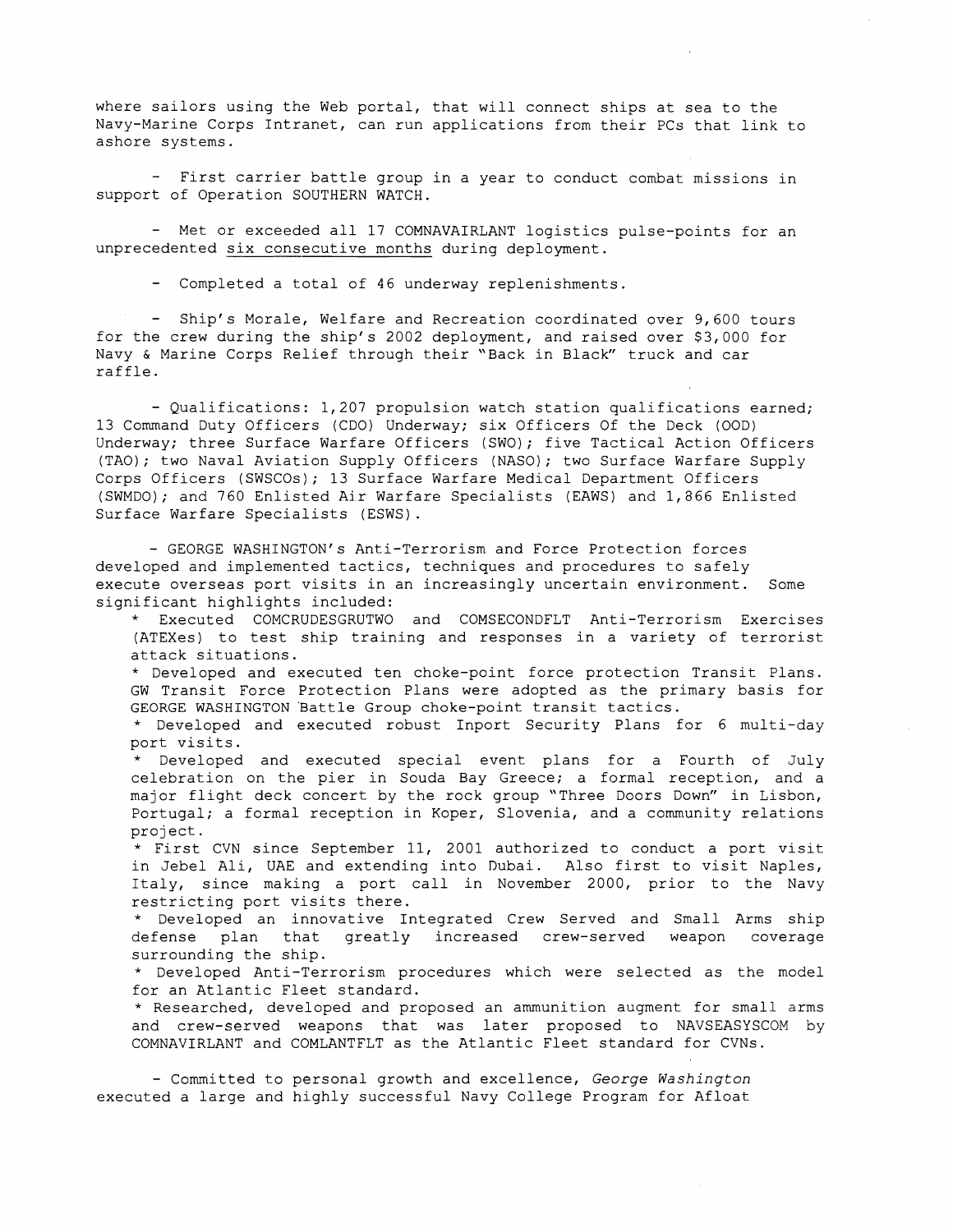College Education (NCPACE) . A total of 704 students successfully completed traditional instructor-led college courses, another 135 completed academic skills courses, 34 participated in Old Dominion University's Masters at Sea Program, 12 completed computer-based college courses. George Washington also successfully offered foreign language at sea for the NCPACE program.

- During the 2000 deployment, the leadership of CVW-17 and CVN-73 joined together to create a winning team that earned accolades during each phase of training. Building upon this superb foundation, "Team  $90''$  then responded flawlessly to each national tasking, proving it could, when called upon, project power from the sea, expertly execute peacetime engagement missions or conduct a humanitarian response of exceptional magnitude in the midst of a port visit. Already demonstrating an unprecedented example of the synergy possible between a ship and Air Wing, CCDG2 was added to the " Team 90'' concept, becoming "Team 92" during the 2002 deployment which resulted in success at every turn.
- $\bullet$  Safely navigated 50,378 miles including 16 restricted water passages.
- A total of nine-and-a-half tons of precision-guided ordnance was delivered "on target" during Operations SOUTHERN WATCH and ENDURING FREEDOM, with eight tons deposited on Iraq.
- 34 underway replenishments completed during deployment
- Total of 220 days underway
- Received a total of 29.8 million gallons of fuel
- Almost \$5 million in Selective Reenlistment Bonuses paid during the deployment
- $\bullet$ Provided over \$1 million dollars of dentistry for the crew.
- Onboard GW, 20 volunteer recorders donated over 600 man hours scheduling and recording 900 tapings, shattering all Uniting Through Reading (UTR) records previously held by a deployed unit
- 14,431 mishap-free launch and recoveries
- Total amount of fuel handled safely: 29,811,504 gallons
- 98% sortie completion rate in support of Operations SOUTHERN WATCH and ENDURING FREEDOM
- 98.2% aircraft launch and recovery equipment (ALRE) availability rate  $\bullet$
- Received over 27 million pounds of cargo and mail

6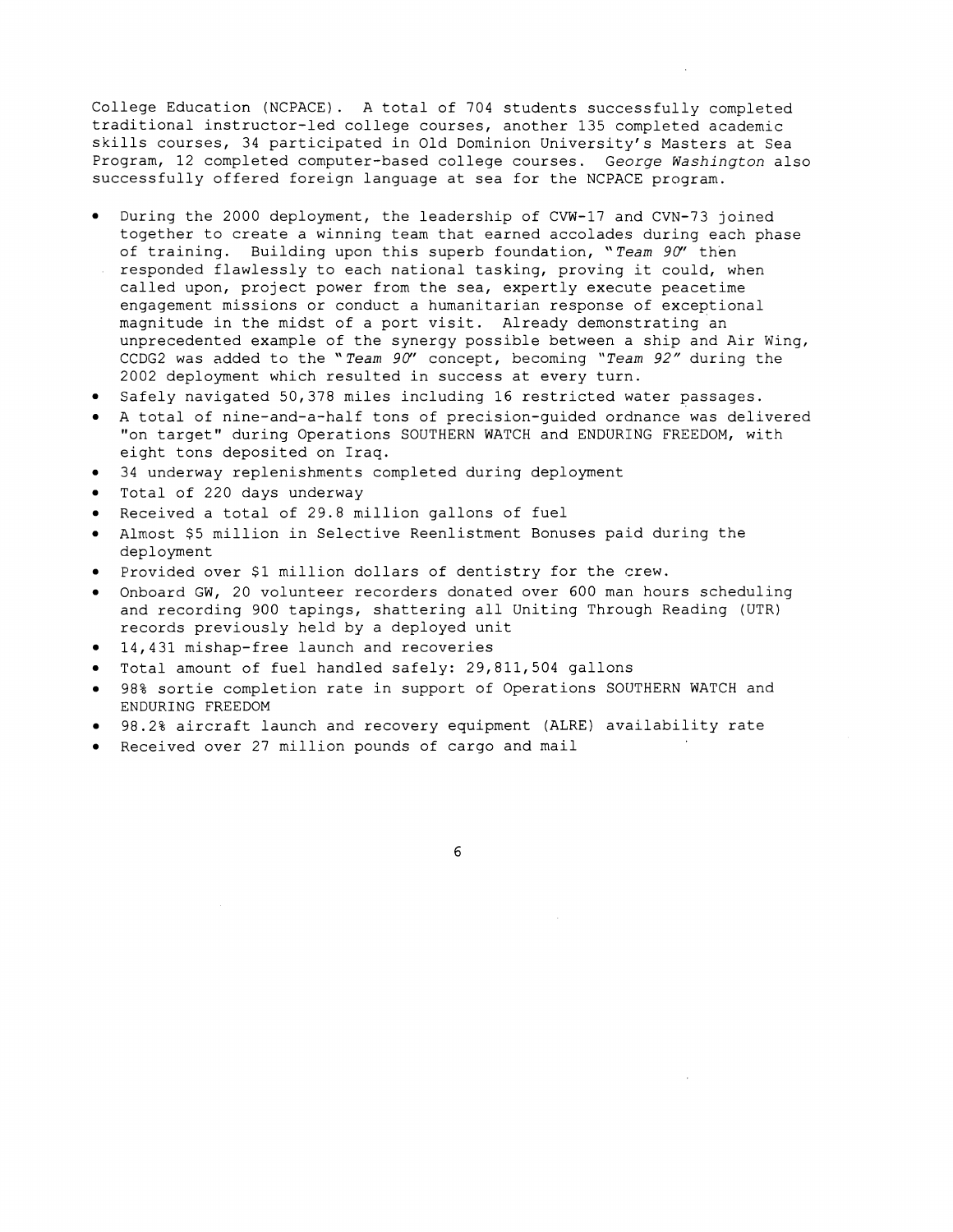# 2002 CHRONOLOGY

## **January**

- 17 RDML David Antanitus, SPAWARSYSCOM
- 18 His Excellency, George Fernandes, Minister of Defense, Republic of India.
- 22 Holiday leave period ends. Second leave period personnel return to duty.
- 22 Ms. Carolyn Hanna, Senate Armed Services Committee
- 25 GW Holiday Party at Waterside Marriott
- 28 Staffers, Senate Armed Services Committee
- 28 GWBG Anti-terrorism Exercise
- 29 Underway from Pier 12S for FRS/TRACOM CQs
- 30 NASCAR/INDY DV embark

#### February

- 03 GW Superbowl Party in Hangar Bay
- 07 Mr. Ted Barreaux, SES-6, Director, Oversight and Evaluation Office of Multifamily Housing Assistance Restructuring
- 11 GW conducts medevac of USS MAHAN (DDG 72) Sailor to Portsmouth Naval Hospital.
- 13-15 GW Battle Group Sail
- 15 Pull in Naval Station Norfolk Pier 12N

## **March**

- 01 Commander, Cruiser Destroyer Group TWO (CCDG2) Change of Command. Rear Admiral Joseph A. Sestak relieved Rear Admiral Curtis Kemp on board USS George Washington at 12 North, Naval Station Norfolk.
- 01 Hosted 200 Hampton Roads school children to commemorate national "Read to Kids, Read Across America" campaign and the birthday of Dr. Seuss.
- 07 Mr. James Kadane, SES-4, Program Director, Intelligence, Surveillance and Reconnaissance Systems, SPAWAR
- 07 Harlem Globetrotters, tour and demonstration

09 US0 celebrities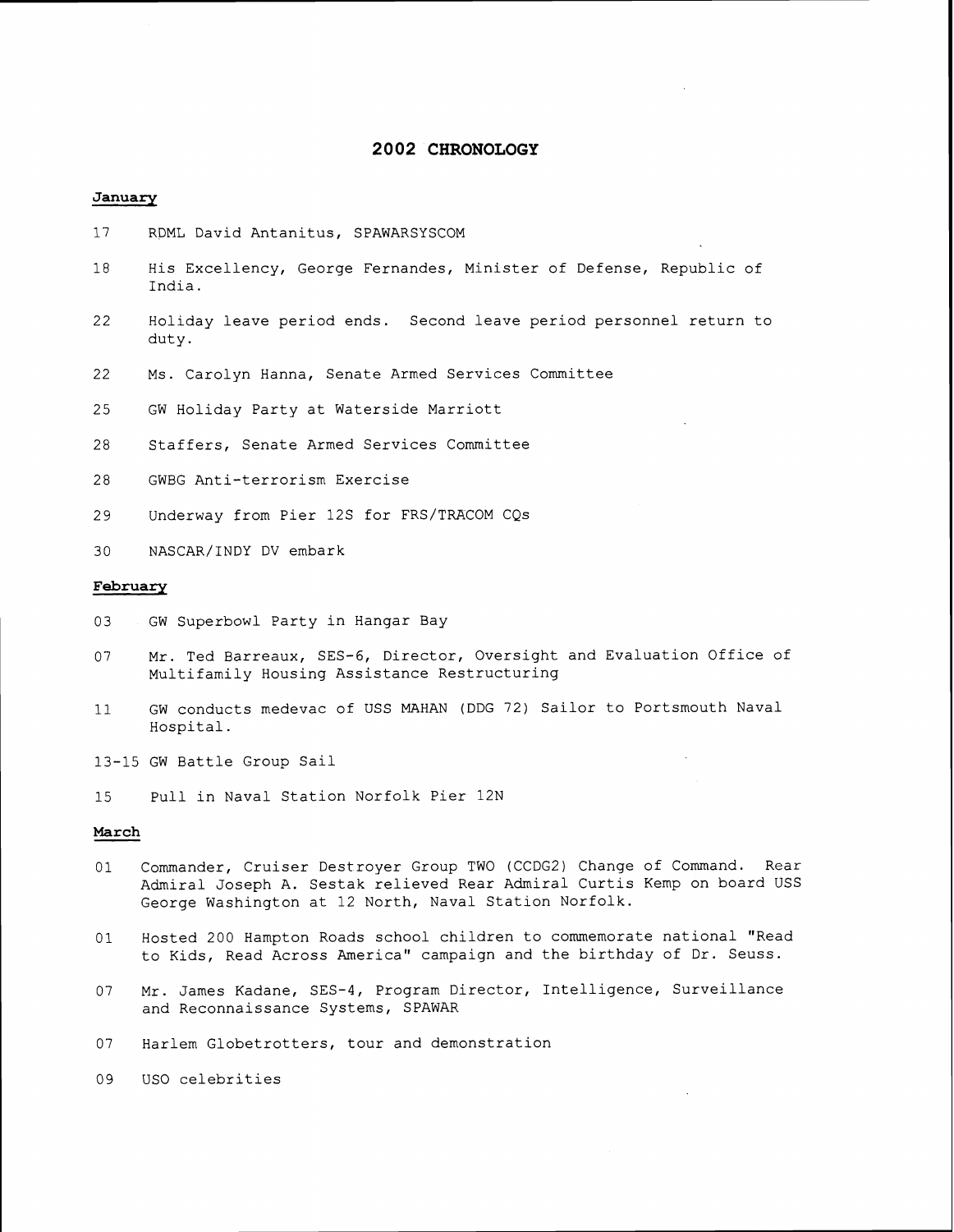- 13-14 "ALL HANDS" family pre-deployment briefs presented on board USS George Washington.
- 20 Visit by the Israeli Navy Surgeon General, CDR David Mankluta
- 20-22 COMPTUEX Anti-terrorism Exercise
- 22-28 Underway to conduct TSTA I11
- 23-26 Conduct CVW 17 CQ
- 24 OLA embark
- 29-31 Conduct FEP

#### **April**

- 01-18 Conduct COMPTUEX, Puerto Rico op area
- 03 Successfully detected and engaged two BQM drone training missiles with the NATO Seasparrow Missile System (NSSMS).
- 08 Change of Command where Captain M. J. Erdossy 111, USN, relieved Captain W. J. McCarthy, USN, as Commanding Officer on board USS George Washington.
- 09 MGEN Felix A. Santoni, U.S. Army, Retired
- 12 RADM Green, COMUSNAVSO
- 18 Conducted Burial-at-Sea of cremains of Hospital Corpsman Second Class Mark Francis Guenther, United States Navy.
- 19-21 ITA, Puerto Rico op area
- 22-25 Port visit to St. Thomas, U.S. Virgin Islands
- 23 St. Thomas Navy League visit, lunch and ship tour.
- 23 St. Thomas Navy League hosted reception.
- 25 Underway to conduct JTFEX, VACAPES
- 28 OLA embark

#### **May**

- 03 VADM Dawson, COMSECONDFLT
- 03 Senator Martha Bark, New Jersey State Senator
- 07 Return from JTFEX
- 10 Begin first Preparation for Overseas Movement (POM) leave period
- 11 RADM Foley, COMNAVSURFLANT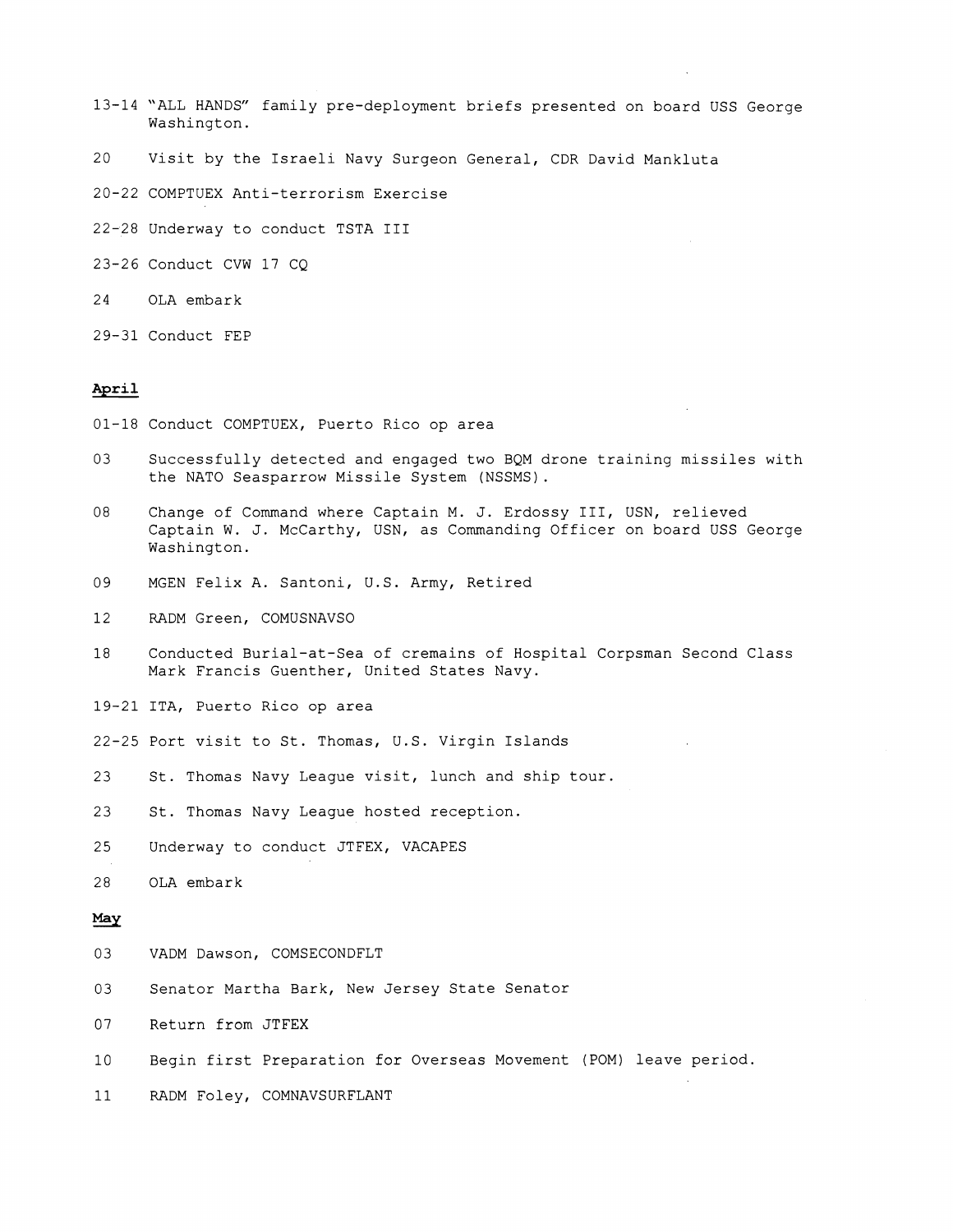- 13 RADM Roberto Frascaro, Deputy Chief, Department of the Italian Defense General Staff
- 22 Col. Henning B. Larsen, Commander, Royal Danish Defense College
- 30 VADM Dawson, COMSECONDFLT 30 VAD<br>31 Beg<br><u>June</u><br>01 VAD
- 31 Begin second POM leave period

- 01 VADM Mayer, Deputy Commander, U.S. Joint Forces Command
- 17 End second POM leave period.
- 18 Final "family" pre-deployment brief presented on board USS George Washington
- 18 Lord William Bach, Minister of Defense Procurement, United Kingdom
- 19 Mr. Jack Williams, SES-5, Regional Director for GSA
- 20 Deployment to Arabian Gulf and Mediterranean Sea begins
- 21 MISSILEX, Surface-to-Air
- 22 Successfully detected and engaged with NSSMS a single drone missile off the coast of the United States during final work-ups before beginning Trans-Atlantic crossing.
- 28 MISSILEX, Air-to-Air
- 28 MGen Jorge Manuel Antunes de Andrade, Commander of Headquarters Air Zone of the Azores (HAAZ)
- 30 In-chop to COMSIXTHFLT

#### **July**

04-08 Port Visit, Souda Bay, Crete, Greece

- 04 USS George Washington commissioned ten years ago in 1992. GW birthday and Independence Day celebration held on pier in Souda Bay.
- 05 Ambassador Tom Miller, U.S. Ambassador to Greece
- 09 Ambassador Robert Bell, Assistant Secretary General for Defense Support, NATO
- 11 Ambassador Thomas Miller, U.S. Ambassador to Greece
- 11 VADM Scott Fry, COMSIXTHFLT
- 12 Suez Canal transit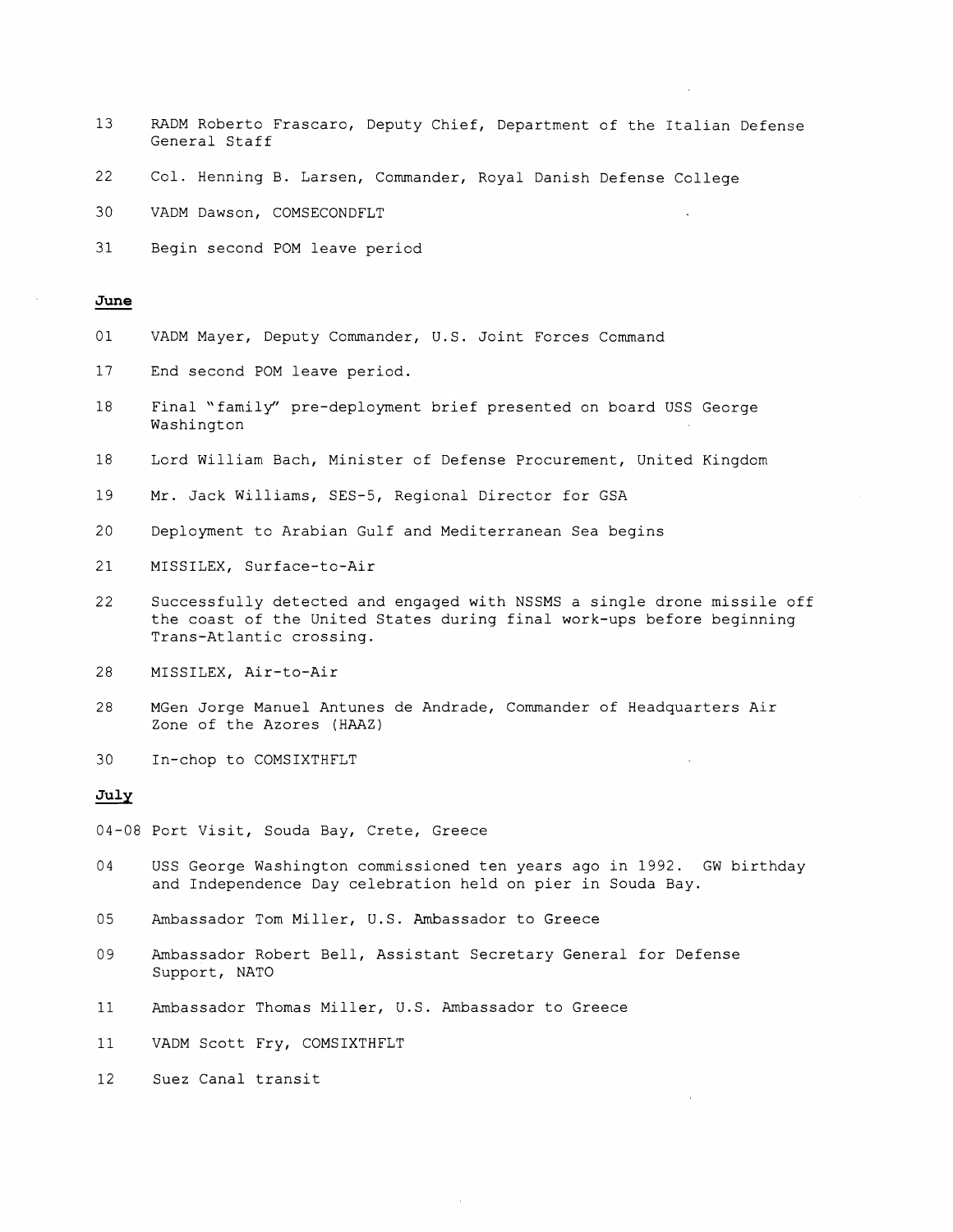- 12 Emergency Medevac to Cairo, Egypt with head injury
- 13 In-chop to COMFIFTHFLT
- 14 First time ever refueling at sea of a Dutch NAVY Frigate, the Van Galen
- 18 A1 Qaeda members who were detained at sea by a French war ship were transferred to the brig for holding and initial questioning
- 19 Turnover with USS John F. Kennedy, Arabian Gulf
- 23 Begin Operation ENDURING FREEDOM
- 27 GW's first combat action close air support provided by CVW 17 F-14s and F/A-18s rescued U.S. ground forces caught in a firefight with suspected Taliban and al-Qaeda supporters in Afghanistan

## **August**

- 05 VADM Norb Ryan, CHNAVPERS
- 10 Commodore James Fanshawe, Deputy Coalition Joint Force Maritime Component Commander (DCJFMCC)
- 17 VADM Timothy Keating, NAVCENT, and LtGen Michael Moseley, CENTAF
- 19 Commodore Dan Murphy, Commander Task Group 307.3, Canadian Navy
- 23 Rear Adm. Kouji Katoh, Commander, Escort Flotilla FOUR, Japanese Navy
- 23 Rear Adm. Richard Porterfield, Director of Naval Intelligence
- 28 Port visit to Jebel Ali, UAE
- 28 Staffing of the "DON'T TREAD ON ME" Jack upon mooring to the pier at Jebel Ali, UAE
- 28 Mr. Gordon Olson, Deputy Chief of Mission, UAE

## **September**

- 02 Begin Operation SOUTHERN WATCH
- 05 CAPT Harold Robinson, CHC, USNR, embarked for Rosh Hashanah services
- 06 Rear Adm. Thomas Q. Donaldson V, Commander, Naval Meteorology and Oceanography Center (CNMOC)
- 06 HSL-5 SH-60 aircraft mishap with recovery of pilot on board GW. Patient on ward in medical holding company for 1 week. Civilian cameraman with CBS in Los Angeles was killed in mishap.
- 07 Ambassador Ronald E. Neumann, U.S. Ambassador to Bahrain
- 09 First response option strike against Iraq in support of OSW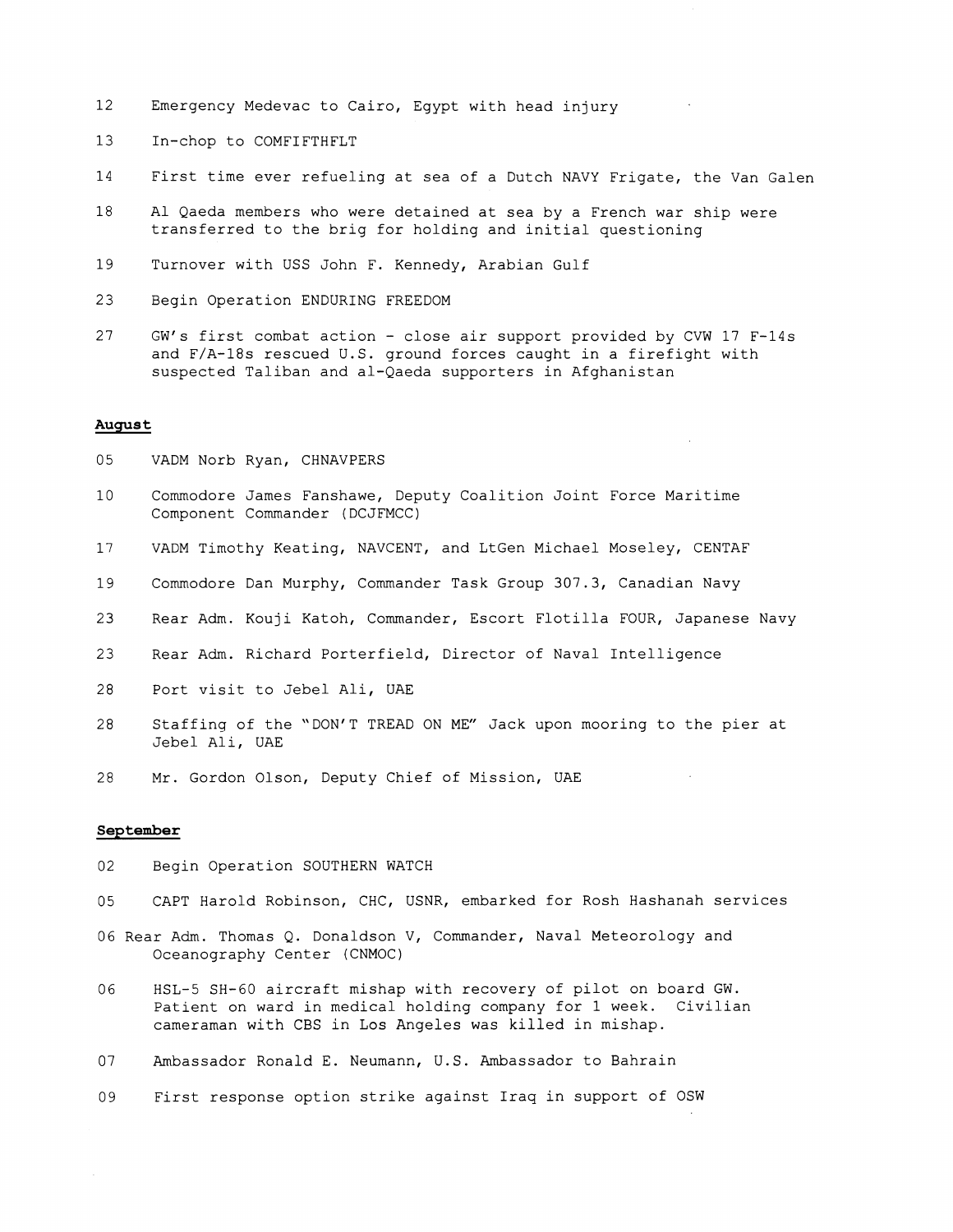- 11 Ceremony conducted in observance of September 11 year anniversary, hangar bay.
- 11 Turnover with USS Abraham Lincoln, Arabian Sea
- 12 Steel beach picnic
- 12 Rear Adm. Wolfgang Kalaehne, Maritime Flotilla, CTF 150, German Navy
- 16 U.S. Embassy in Cairo DV visit.
- 16 Suez Canal transit
- 17 In-chop to COMSIXTHFLT
- 19 MTT 2
- 23 Begin Exercise Med Shark
- 28 Lisbon DV Embark:
	- Dr. Paulo Portas, Minister of State and National Defense, Ministry of Defense (MOD)
	- Ambassador John Palmer, U.S. Ambassador to Portugal
	- Joao Gullherme Nobre Prata F. Rebelo, Deputy, National Defense Committee, Parliament
	- Rear Admiral Joao Barbosa, Chief Operations Division
	- General Jose Manuel da Silva Viegas, Chief of Staff of the Army
	- Lt. General Rui Alberto Fidalgo Ferreira, Commandant Air Force Personnel
	- Vice Admiral Henrique Alexandre Machado da Silva de Fonseca, Superintendent of Material Services
	- William J. McGlynn, Deputy Chief of Mission (DCM)
- 29 Port Visit, Lisbon, Portugal
- 30 Official call by CAP.M,G. Joaquim Nobre (0-6), Commadante da Esquadrilha de Submarinos, Portuguese Navy
- 30 CCDG-2 and GW CO hosted reception on board USS George Washington.

# **October**

- 2 Concert performed by national recording artists "3 Doors Down" on board USS George Washington, Lisbon, Portugal
- 7 Begin Exercise Destined Glory
- 08 Vice Adm. Scott Fry, COMSIXTHFLT
- 09 Rear Adm. Nowakowski, COMPHIBGRU TWO MGEN Milton, COMUKMARFOR, Royal Marines
- 17 Port visit, Naples, Italy
- 17 Naples DV visit, the Honorable Nicola Cosentino, Member of Italian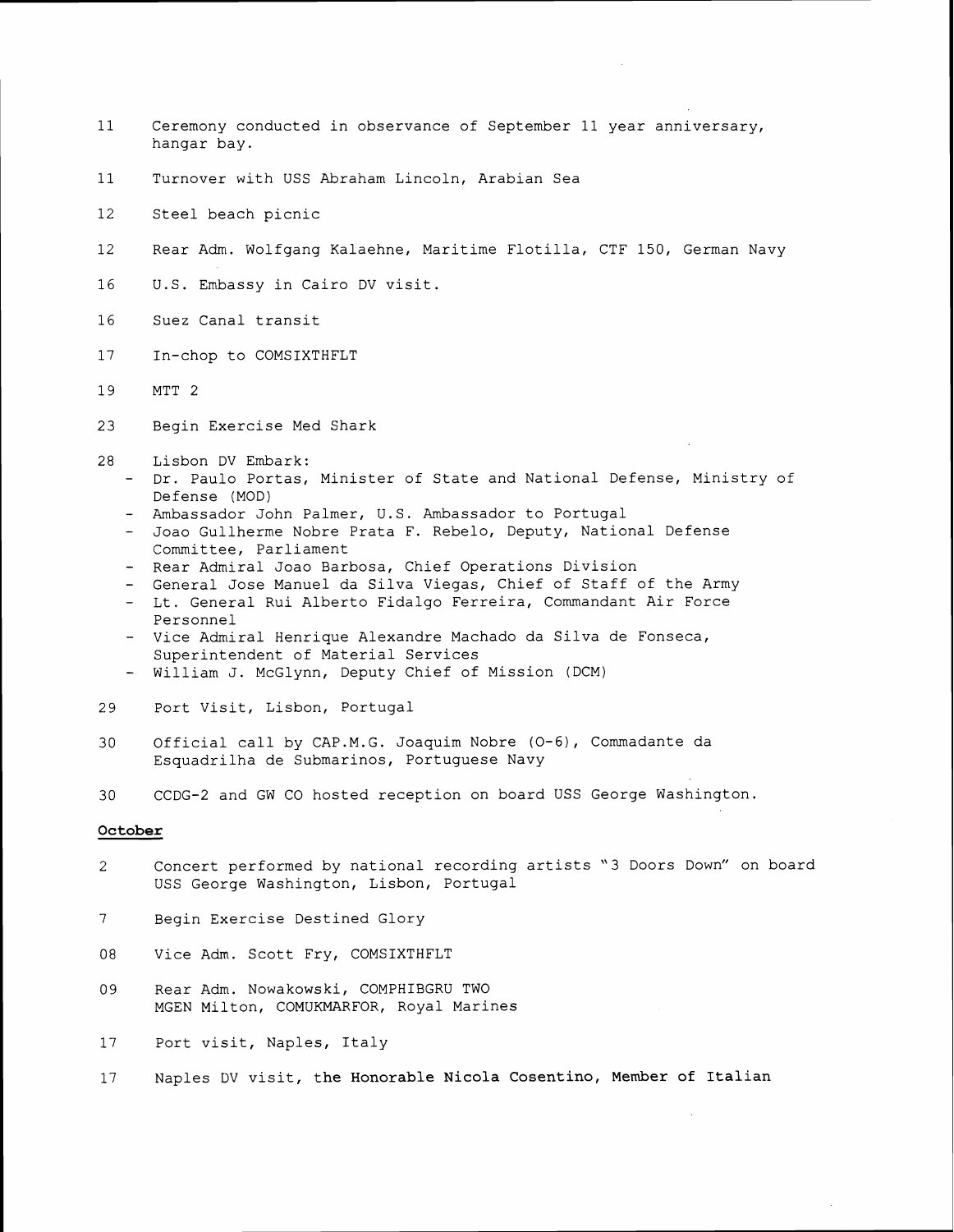Parliament and LtCen Ciro Cocozza, Chief of Staff, 1talian Air force.

- 19 Swiss Guards visit
- 20 Begin CVW-17 Pula Det, Pula, Croatia
- 24 His Excellency, Mr. Zlatki Gareljic, Deputy Minister of Defense, Croatia, and MGen Josip Culetic, Assistant Chief of the General Staff, Croatian Air Force
- 25 Dr. Paolo Romani, President, Italian Transportation Commission and member of Italian Parliament, and BGen Pilotto, Commander Brigata Spazio Aereo, Rome, Italy
- 27 Brigadier Ladislav Lipic, Chief of General Staff, Slovene Armed Forces (CHOD)
- 28 Port visit, Koper, Slovenia
- 28 Brigadier Bojan Suligoj, Commander, Force Command, on board for lunch and a ship tour
- 28 CGWBATGRU and GW CO hosted a reception on board George Washington
- 29 Ambassador Young, U.S. Ambassador to Slovenia

# **November**

- 03 LCDR Robert "Plumbr" Clukey, VFA-34, declared missing while flying an F/A-18 during a nighttime bombing run over the Aegean Sea near Bari, Italy. A 24-hour extensive search of the area conducted by CVW-17 search and rescue fixed-wing, propeller and rotor-driven aircraft along with ships and aircraft from the GWBG did not result in recovery of the pilot nor airplane.
- 04 Search for LCDR Clukey suspended after 24-hours with no recovery.
- 05 President Alfred Moisiu, Albania
- 06 MGen Istvan Talla, Deputy Commander, CAOC5, Hungarian Air Force
- 09 Memorial Service held in honor of LCDR Robert Clukey, 111, USN, on board USS George Washington
- 10 MTT 3
- 21 Marmaris, Turkey, DVs
- 30 Port visit, Souda Bay, Crete, Greece
- 30 ADM William Fallon, VCNO
- 30 Congressman David Hobson CODEL visit, and BGEN Ronald Young, Commander, Ohio Army National Guard
- 30 Ambassador Tom Miller, U.S. Ambassador to Greece